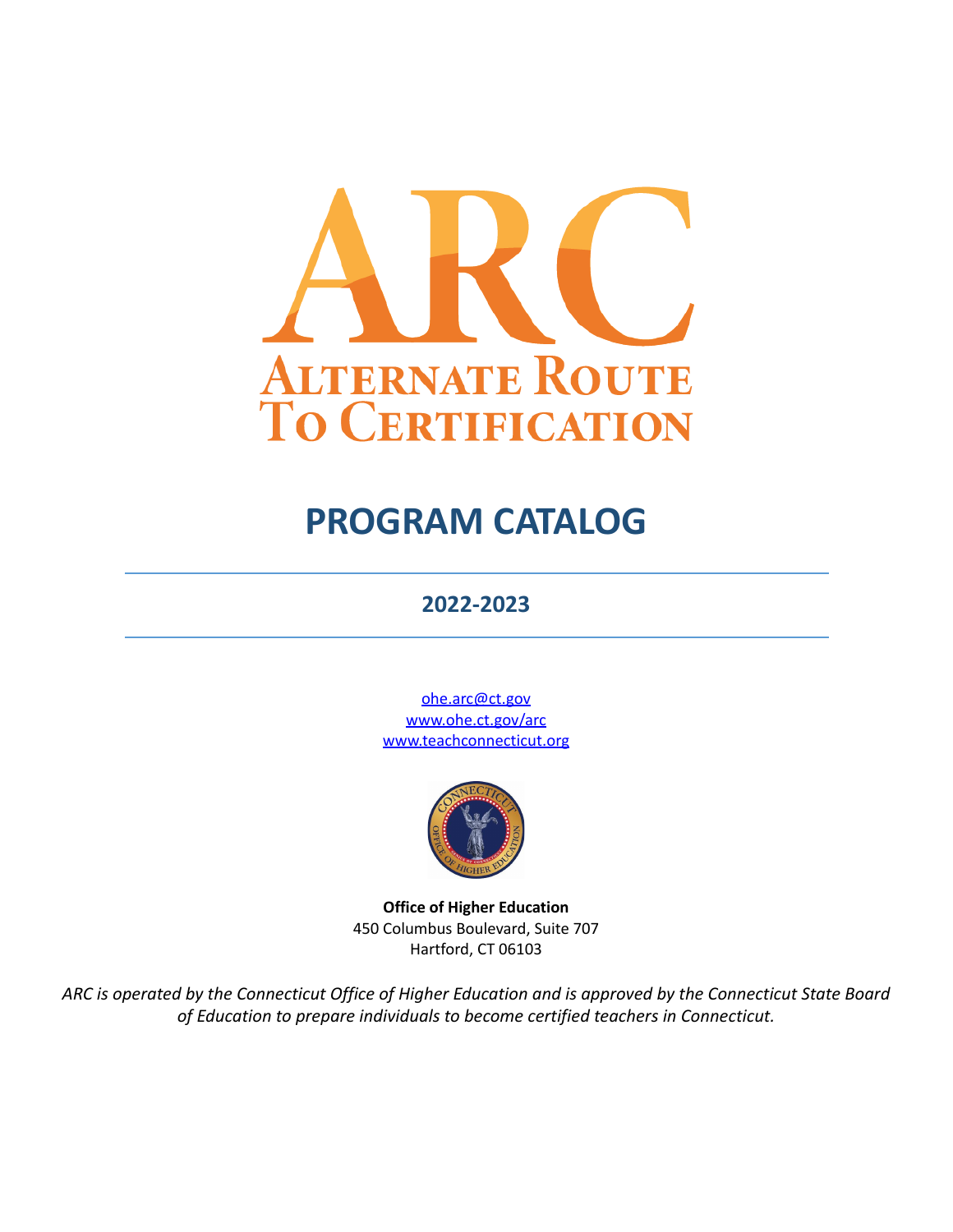# **TABLE OF CONTENTS**

| <b>I. PROGRAM OVERVIEW</b>                                                                                                           |           |
|--------------------------------------------------------------------------------------------------------------------------------------|-----------|
| Dispositions for Teaching                                                                                                            | 1         |
| <b>Program Components</b>                                                                                                            | 2         |
| Program Completion and Next Steps                                                                                                    | 3         |
| <b>II. Admission Requirements</b>                                                                                                    |           |
| <b>Eligibility Requirements for Admission</b>                                                                                        | 5         |
| <b>Application Requirements</b>                                                                                                      | 5         |
| <b>Admissions Process</b>                                                                                                            | 6         |
| <b>III. Subject Area Requirements for Admission</b>                                                                                  |           |
| Praxis II Subject Area Tests                                                                                                         | 7         |
| ACTFL (World Language) Tests                                                                                                         | 7         |
| IV. Foreign Credential Review                                                                                                        |           |
| V. Program Costs, Refunds & Financial Assistance                                                                                     | 9         |
| VI. How to Apply<br>and the control of the control of the control of the control of the control of the control of the control of the | 11        |
| <b>VII. More Information</b>                                                                                                         | 11        |
| VIII. Addendum                                                                                                                       | <u>12</u> |

The ARC program recognizes and values the inherent worth and dignity of every person and strives to foster tolerance, sensitivity, understanding, and mutual respect among all candidates and staff and believes that diversity among its candidates and staff is a critical component in preparing teachers for Connecticut's schools. As such, the ARC program fully complies with all laws and *regulations, as outlined in Connecticut General Statutes 46a-51*.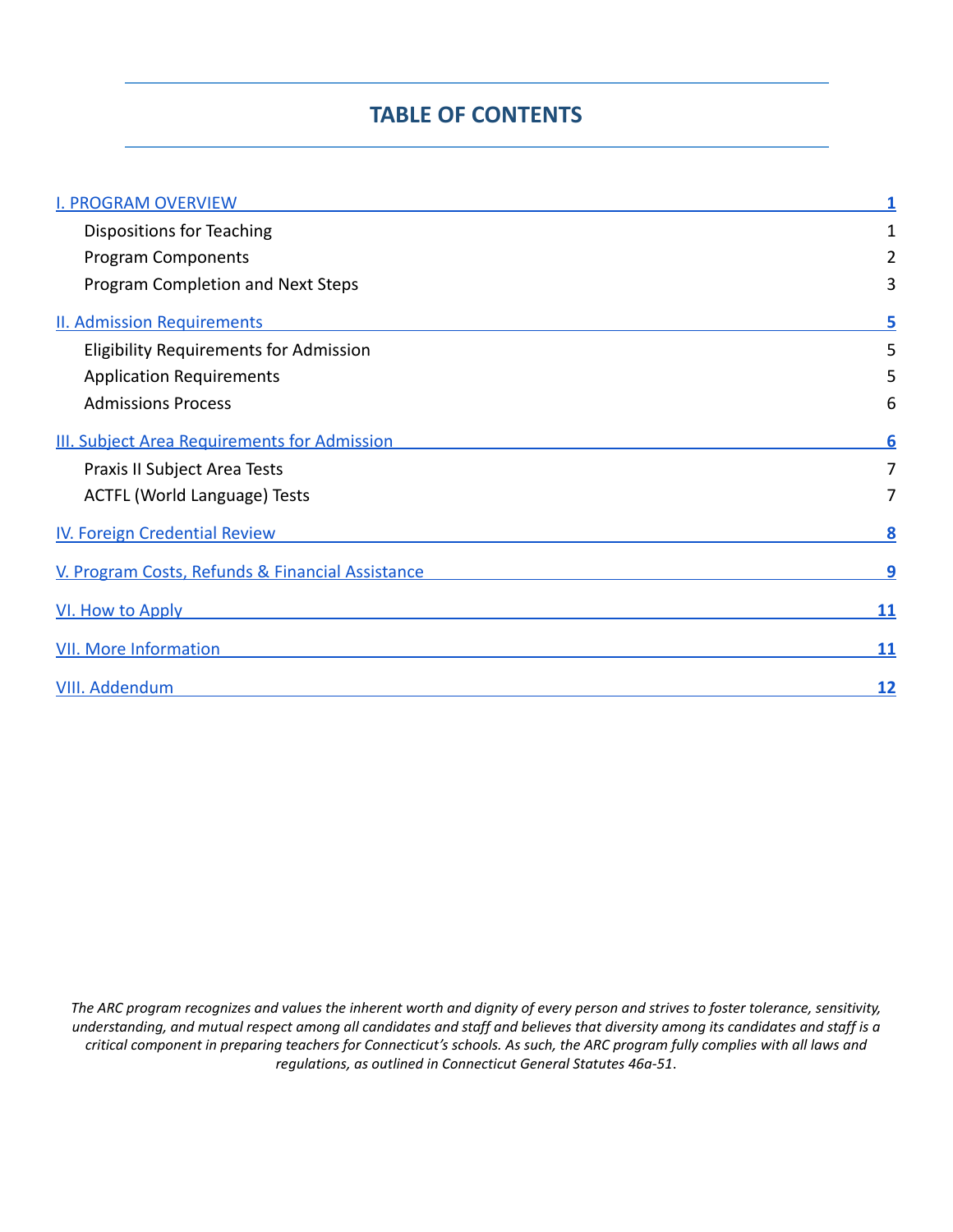# **I. PROGRAM OVERVIEW**

<span id="page-2-0"></span>The Alternate Route to Certification (ARC) program is an accelerated hybrid program for highly-motivated adults who wish to enter the teaching profession. An innovative and challenging program, ARC was created as part of the Education Enhancement Act of 1986. It has been offered since 1988 and is administered by the Connecticut Office of Higher Education and is approved by the Connecticut State Board of Education. ARC has prepared over 5,000 teachers since the program's inception. Most current ARC offerings seek to prepare graduates for jobs in critical teacher shortage areas as determined each year by the Connecticut State Department of Education (CSDE).

The ARC hybrid program includes subject-based methods and foundations of teaching coursework including, but not limited to the Common Core State Standards, classroom management, differentiated instruction, lesson planning, assessment of student learning, special education and Section 504, English Language learners, and integrating technology in the classroom. ARC faculty members have extensive experience working in the field as public school teachers, administrators, and professors. Candidates are also required to complete a 40 day practicum placement within the program year and the edTPA assessment. Upon completion of all program requirements, teacher candidates are eligible for a Temporary 90-Day Teaching Certificate from Connecticut's State Department of Education. After successfully completing the 90-days teachers apply for their Initial Educator Certification with the recommendation of the employing district.

For the 2022-2023 academic year, ARC will run\* the following cohorts:

Secondary Education, Grades 7-12

- Business Education, 7-12
- English, 7-12
- Math, 7-12
- Sciences, 7-12 (Biology, Chemistry, Earth Science, General Science & Physics)

Grades K-12

● World Languages, K-12 (French, German, Italian, Mandarin Chinese, Portuguese, Russian, Spanish, and Other World Languages)

Grades PreK-12

- Family Consumer Science, PreK-12
- Music, PreK-12
- Technology Education, PreK-12

\*ARC reserves the right to cancel or reschedule training to a later program cycle in any subject area depending on hiring patterns, the number of qualified applicants, and availability of candidate practicum placements. If a subject area cannot be offered, application fees will be refunded to applicants for that subject area.

# <span id="page-2-1"></span>**Dispositions for Teaching**

Teacher candidates in the ARC program are assessed on disposition and take this attribute very seriously. Teachers, and therefore pre-service teachers, are held to a high standard and expected to act as a professional with instructors, administrators, parents, candidates, and the community. Failure to meet this criteria will result in dismissal from the program.

"The teaching profession is vested by the public with a trust and responsibility requiring the highest ideals of professionalism. Therefore, the teacher accepts both the public trust and the responsibilities to practice the profession according to the highest possible degree of ethical conduct and standards. Such responsibilities include the commitment to the candidates, the teaching profession, and the community." -Connecticut Code of Professional [Responsibility](https://portal.ct.gov/-/media/SDE/Certification/ethics/code_teachers.pdf?la=en) for Teachers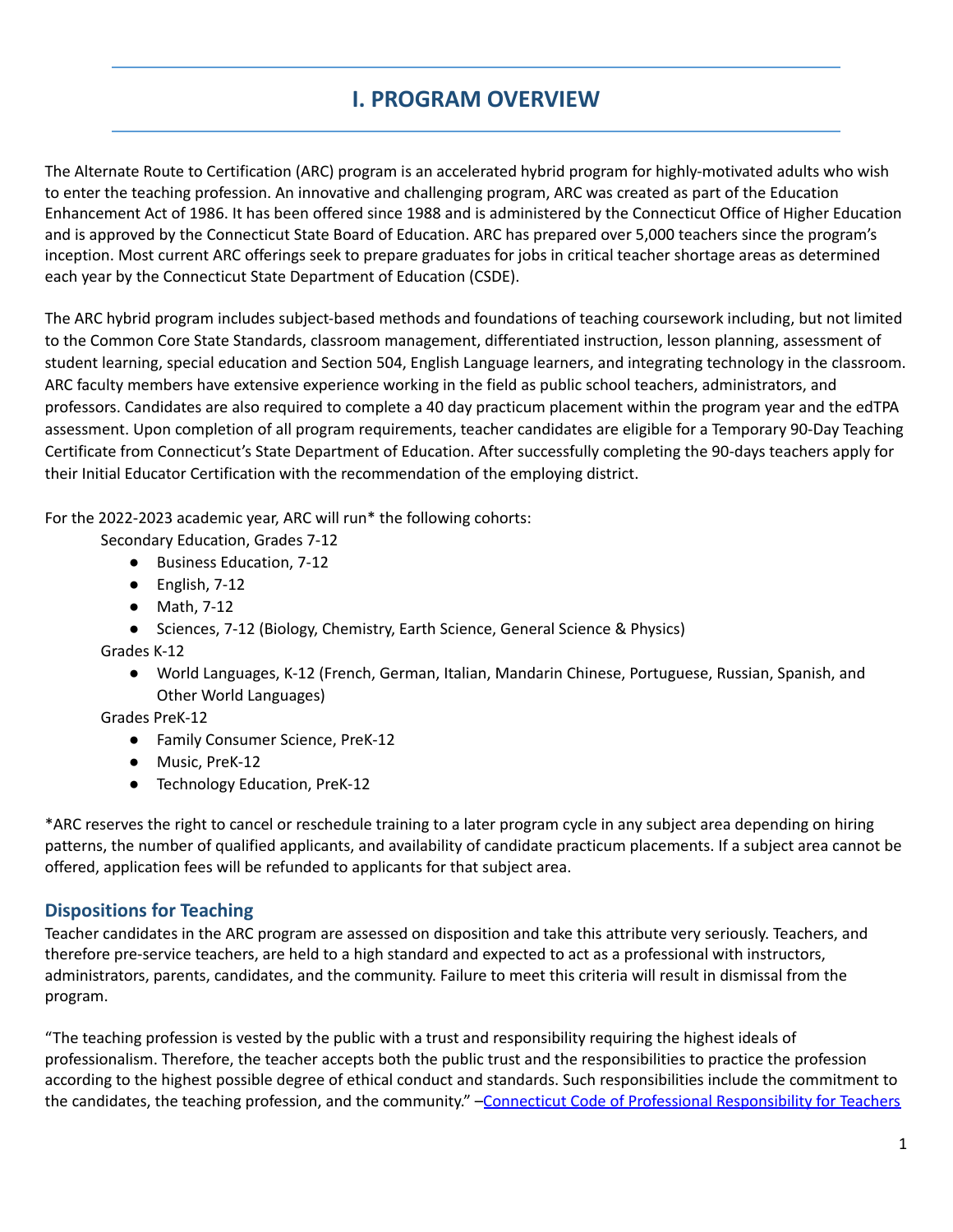ARC expects that candidates:

- 1. Demonstrate a passion for teaching and learning that fosters commitment to lifelong learning through ongoing reflection of practice.
- 2. Care for, motivate, and actively engage candidates in learning in order to create a positive classroom and learning environment.
- 3. Value and respect the diverse learning needs and cultural backgrounds of candidates and their families to create a positive learning environment while holding high expectations and an appropriate level of rigor.
- 4. Use deep knowledge of content and apply it to planning, instruction and assessment.
- 5. Understand and demonstrate professional, ethical, and responsible behavior at all times with candidates, families, colleagues, school administration, the community and the ARC program, in accordance with the Connecticut Code of Responsibility for Teachers.

Section 10-145d-11 of the Regulations of Connecticut State Agencies, Standards and Procedures for the Approval of Connecticut Educator Preparation Programs, requires that institutions and schools of education ensure that prospective teacher candidates meet the following competencies when admitting, preparing and recommending for certification:

- Demonstrate knowledge of the Code of Professional Responsibility for Teachers;
- Demonstrate current Connecticut licensure competencies as defined in Sections 10-145d-400 through 10-I45d-619, inclusive, of the Regulations of Connecticut State Agencies, the Common Core of Teaching, and the Connecticut Content Specific Standards for Teachers; and
- Have the qualities of character and personal fitness for teaching.

#### <span id="page-3-0"></span>**Program Components**

The hybrid program consists of orientation, Foundations of Teaching course, a Methods course (in the content area the student is enrolled in), Saturday Seminars and Practicum during the program year.

#### **Orientation**

Enrolled candidates must attend a mandatory orientation session. Candidates will have access to the *ARC Teacher Candidate Handbook* describing policies, candidate expectations, CSDE certification regulations, and program requirements. Candidates will have an opportunity to tour the campus, meet the ARC administrative staff and instructors.

#### Courses

Teacher candidates are enrolled in a virtual **Foundations of Teaching** course. This course is taught by certified teaching professionals who have extensive experience in the foundations of teaching and are able to provide teacher candidates with the "why" in teaching. The curriculum reflects the Connecticut Common Core of Teaching (CCCT) and includes the history of education, learning theory, planning, learning differences, instruction, the learning environment, assessment, and law and ethics. Teacher candidates will make connections and apply new knowledge to their own content area within the methods course. The course will include Connecticut State Department of Education (CSDE) and the ARC program requirement assignments.

Additionally, teacher candidates are enrolled in a hybrid **Methods of Teaching** course organized by specific subject area/certification area and focus on rigorous content pedagogy that is aligned with state and national education and content standards. Microteaching lessons, lesson and unit planning, and reflecting are some of the required assessments and assignments teacher candidates should expect. Highly experienced subject area teachers and administrators lead candidates to the application of themes and content in the Foundations course and apply it to their own content area. Methods instructors are experienced K-12 educators who are certified in their subject areas and have a record of successful classroom teaching. Many faculty members also have experience hiring and supervising teachers and are invaluable resources for ARC Candidates entering the classroom after intensive teacher preparation training.

**Saturday Seminars** are scheduled in person or virtual sessions throughout the program year and may include asynchronous components. This additional instruction includes resume writing and job skills workshops, special education, technology in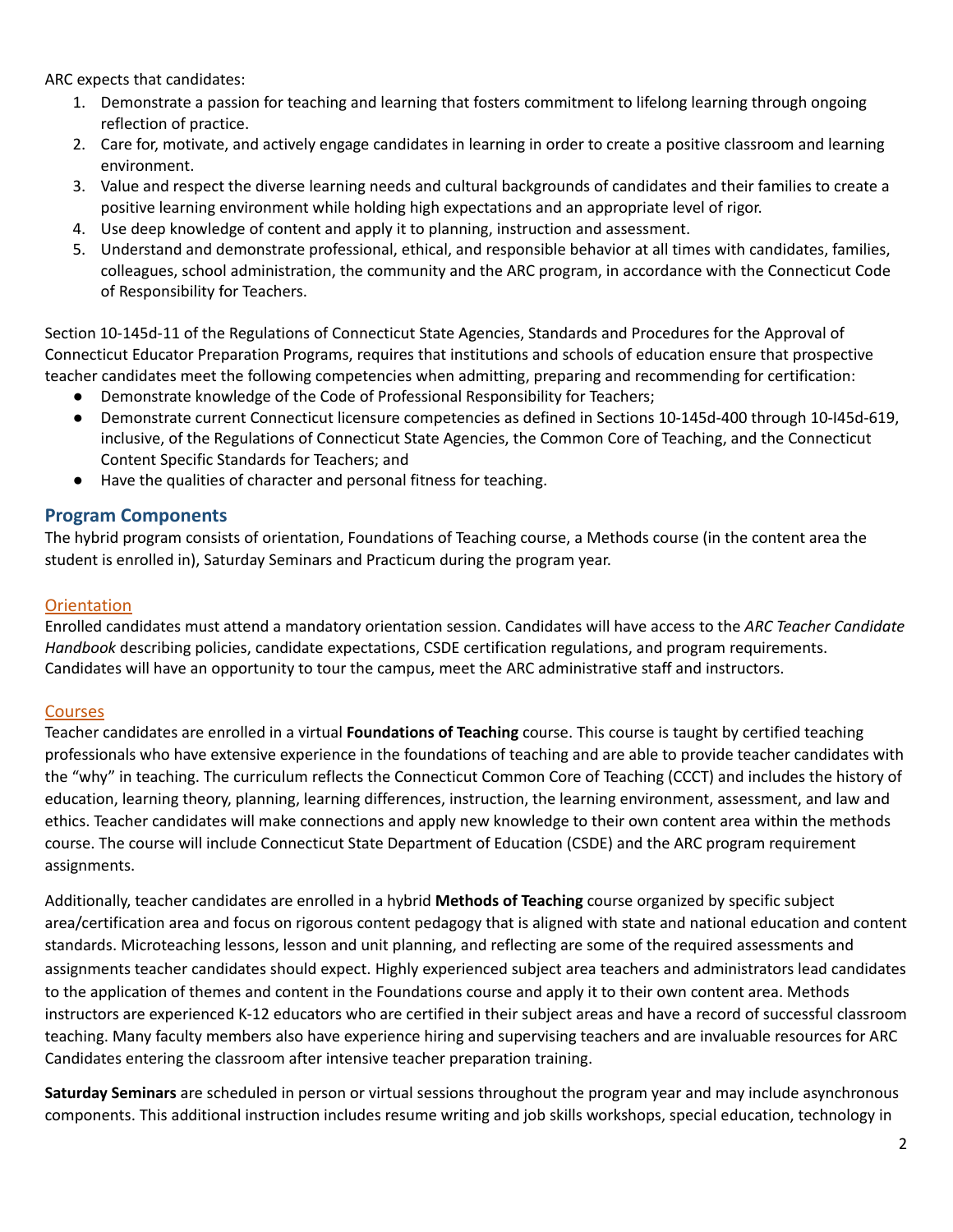the classroom, edTPA training, and open sessions that address candidate areas of improvement that arise throughout the program.

# **Practicum**

The candidate practicum experience is the culminating activity in the ARC program and requires the contributions of a team of professionals who work together to provide a practical introduction to teaching. The practicum placement is arranged and assigned by the ARC Program and is determined by the ARC candidate's certification path, geographic location and in consultation with the school district based on the availability of qualified cooperating teachers, other logistics unique to the placement request, and the student's qualifications. All practicum placements are in different settings and modalities. The ARC administration makes final decisions about practicum placements for candidates. Practicum guidelines are as follows:

- All practicum placements must occur in CT public schools.
- Practicum must be completed within the program year exact dates determined by ARC and are provided on the program calendar. Make-up days, if applicable, will be required to ensure the fulfillment of the practicum assignment.
- ARC teacher candidates must complete their practicum on a full-time basis for forty consecutive school days or the equivalent.
- The purpose of the candidate practicum is to provide candidates with an opportunity, under careful supervision, to develop the knowledge, skills, and dispositions necessary to become effective teachers.
- Candidates are required to teach at least 4 classes by week 2 and take on the full responsibilities of the classroom teacher including (but not limited to) communication with students, staff, parents, administration, and all grading.
- During the candidate practicum, a trained cooperating teacher from the school district and an evaluator from the ARC program will evaluate candidates.
- All ARC candidates will be required to submit and pass the edTPA Assessment as required by the Connecticut State Department of Education.
- ARC Candidates hired by a school district in a DSAP (Durational Shortage Area Permit) or as a Long Term Substitute Teacher are able to complete the practicum requirement while in the DSAP/LTS position as long as the position is in the appropriate certification area and grade level for which the candidate is enrolled in the ARC Program for and is in a CT public school. Even though an ARC candidate is a DSAP/LTS, he or she must still complete the practicum and all ARC requirements and assessments to successfully pass the practicum.
- Passing Praxis or ACTFL scores must be obtained before arrangements will be made for the practicum or before a Durational Shortage Area Permit (DSAP) will be approved.
- All candidates must complete the district's fingerprinting and background check.

# edTPA

**[edTPA](https://www.edtpa.com/)** is a teacher assessment requirement, administered by Pearson Publishing, that all future certified teachers must complete according to the Connecticut State Department of Education (CSDE). Candidates are required to register, pay for, and complete edTPA during the practicum period.

# <span id="page-4-0"></span>**Program Completion and Next Steps**

Candidates enrolled in ARC must meet all program requirements and policies including, but not limited to, attendance, punctuality, summative assessments, completing all work assigned by faculty by the established due dates, successful completion of the student practicum and edTPA. In addition, ARC candidates may be required to complete other program requirements and/or state regulations that may not be in effect at the time of admission. No candidate will be recommended for certification unless all requirements and obligations are met.

Candidates who successfully complete the ARC program and all state certification requirements including coursework and testing will be recommended for certification. ARC will issue a "ED 125 – Statement of Preparing Higher Education Institution" to the CT State Department of Education for each ARC graduate. This form qualifies ARC graduates to be hired by any Connecticut public school.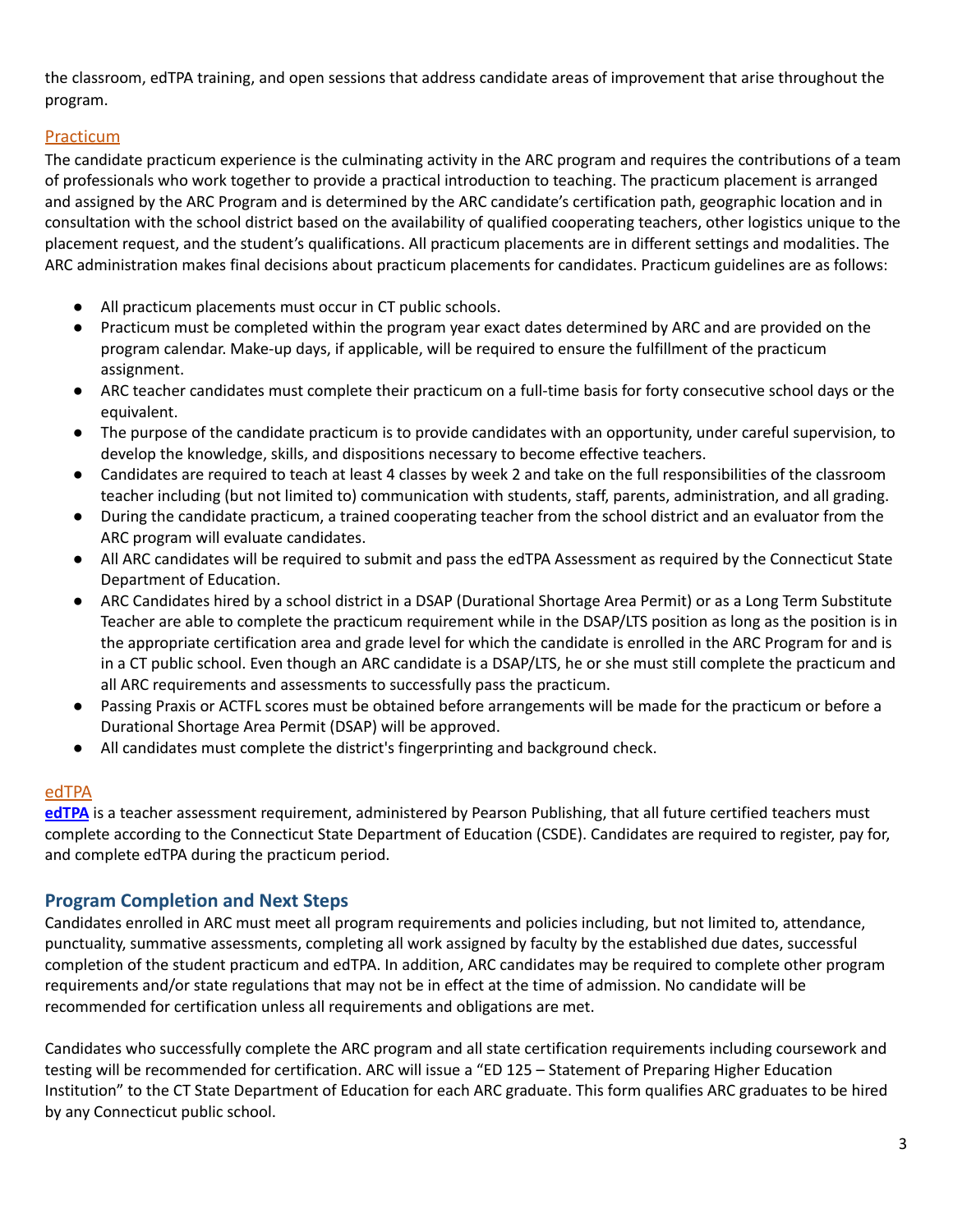#### **After Graduation**

Candidates who successfully complete the ARC Program become eligible for the 90-Day Temporary Teaching Certificate issued by the CSDE. The 90-Day Temporary Certificate is available only for ARC graduates hired in a Connecticut public school for a permanent teaching position or as a long-term substitute serving for 90-days or longer in the subject/grade in the area of ARC preparation. A Temporary 90-Day Certificate can be granted only in a graduate's ARC area of study. ARC graduates working in part-time positions (less than 50% or .4 or less) must renew their temporary 90-Day Certificate and serve another 90 days; all time will be prorated to meet the 90-day full-time teaching requirement.

To transition from the 90-day to the initial educator certificate, the Superintendent of the school district must recommend that the temporary certificate be converted to the Initial Educator Certificate. This request is provided to the CSDE two weeks before the expiration date of the 90-day credential. The recommendation for the Initial Educator Certificate must come from the **same district** that requested your Temporary 90-Day Certificate.

All Connecticut certification requirements are established by the CT State [Department](https://portal.ct.gov/SDE) of Education. After ARC program completion it is the responsibility of the ARC Graduate to verify and meet the current CT Certification requirements for **each certification level that has been determined by CSDE. Requirements in other states will vary.**

# **Securing a Teaching Position**

ARC cannot guarantee job placements for graduates and ARC graduates are responsible for their own job searches. ARC frequently receives inquiries from districts about job openings and provides announcements about statewide teacher vacancies via email or announcements.

Other types of teacher recruitment and hiring events take place throughout the state, and Candidates are notified about such events as the information is received. Job searches can also be conducted at:

- [Connecticut](http://www.cea.org/jobs) Educators Association (CEA) Job Board
- CT [REAP](http://www.ctreap.net)
- **[Connecticut](http://www.cas.casciac.org) Association of Schools Job Board**

More information about obtaining certification and applying for teaching positions after ARC is available [here](http://www.ctohe.org/ARC/Certification.shtml).

#### Social Security and Teaching in Connecticut

[Connecticut](http://www.ct.gov/trb) teachers are part of the Connecticut Teacher Retirement System and are not allowed to contribute to Social Security. Connecticut teachers who are eligible for Social Security benefits may have benefits reduced if they retire under the Connecticut Teacher Retirement System.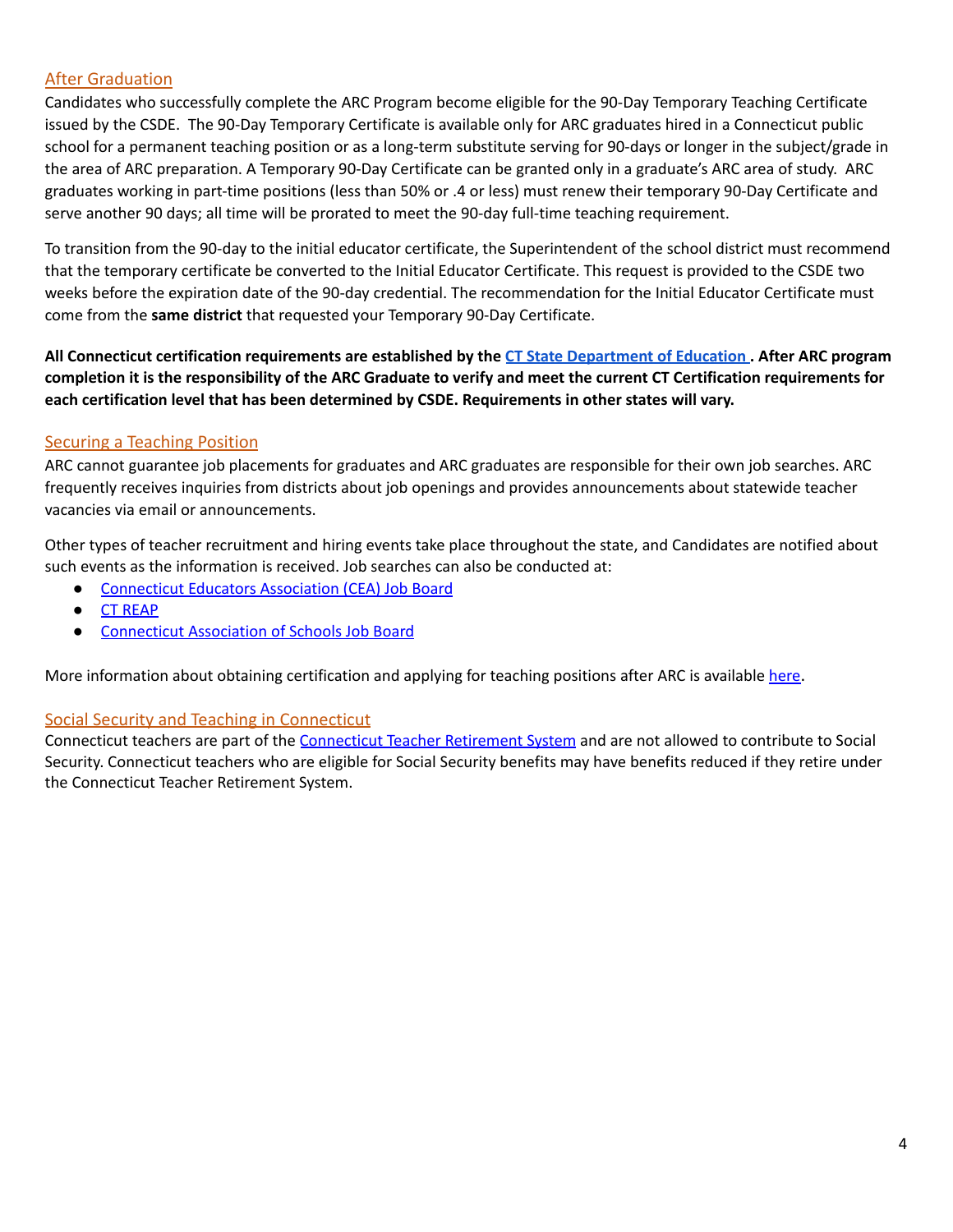# **II. Admission Requirements**

### <span id="page-6-1"></span><span id="page-6-0"></span>**Eligibility Requirements for Admission**

#### I. **Degree Requirement**

A. Bachelor's Degree or higher from a regionally [accredited](https://portal.ct.gov/-/media/SDE/Certification/regional_accreditation.pdf?la=en) institution of higher education and a passing score on the respective PII test or ACTFL OPI and WPT tests. Applicants with a bachelor's degree earned outside of the U.S. must have their credentials evaluated by agencies [approved](https://portal.ct.gov/SDE/Certification/Foreign-Credentials) by the Connecticut State Department of Education.

#### II. **GPA Requirement**

A. A minimum grade point average (GPA) of "B" (3.0 on a 4.0 scale) in either an undergraduate degree program or at least 24 semester hours of graduate study is required. If applicants do not meet these requirements, they must apply for a GPA waiver for consideration. The GPA waiver is in the online application.

#### III. **Testing Requirements**

- A. **Praxis Core Academic Skills Test:** Official passing scores on Praxis Core (reading 156, writing 162, math 150) are required. When registering with **[ETS](https://www.ets.org/praxis/register)** include code 3007 to have scores sent electronically to ARC. Praxis Core waivers are available based on obtaining minimum scores on the SAT, ACT, GRE, or PAA, as outlined in the following [document](https://portal.ct.gov/-/media/SDE/Certification/certalert_january2015.pdf?la=en). The application for the Praxis Core Waiver can be found [here.](http://www.ctohe.org/arc/pdfs/ARCCatalog/2017ARC/PraxisCoreWaiverApplication.pdf) When requesting SAT or ACT scores to be sent to ARC please include code 7014 (SAT/CollegeBoard) and code 8965 (ACT).
- B. **Praxis II Subject Area Test/ACTFL tests:** Official passing scores on the appropriate Praxis II test for all certification areas except World Language are required. All Praxis tests are taken through [ETS](https://www.ets.org/praxis/register), when registering include code 3007 to have scores sent electronically to ARC. For World Language applicants, official passing scores on ACTFL (OPI & WPT) is required. Refer to section [I](http://www.ctohe.org/arc/pdfs/ARCCatalog/V_SubjectAreaCourseRequirements.pdf)II. Subject Area [Requirements](#page-7-1) for [Admission](#page-7-1) for more information.

Please note that Praxis test scores are only valid for 10 years. ACTFL scores are generally valid for 2 years and the **expiration date is listed on test certificates. There are no waivers for Praxis II/ACTFL.** When registering for Praxis and/or ACTFL tests it is important to keep in mind that it does take 3-5 weeks for a test score to be provided. ARC encourages applicants to register and.or take tests prior to enrollment opening.

#### <span id="page-6-2"></span>**Application Requirements**

#### I. **Online Application for Admission**

- A. Provide three references who will be contacted to comment on qualifications, work experience and potential as a teacher. References may not be friends, neighbors or family members.
- B. Complete a personal essay.
- C. If applicable, submit the Praxis Core Waiver which can be found [here](http://www.ctohe.org/arc/pdfs/ARCCatalog/2017ARC/PraxisCoreWaiverApplication.pdf).
- D. If required, submit the GPA waiver request.
- E. Pay the non-refundable application fee upon submission of the online application.

#### II. **Required Passing Test Scores**

- A. Official passing test scores must be sent directly to ARC. When registering to take the Praxis Core and Praxis II tests with **[ETS](https://www.ets.org/praxis/register)** include code 3007 to have scores sent electronically to ARC.
- B. If applying for the Praxis Core Waiver, SAT or ACT scores must be sent to ARC code 7014 (SAT/CollegeBoard) and code 8965 (ACT).
- C. World Language applicants, official passing scores on ACTFL OPI and WPT tests must be sent to ARC.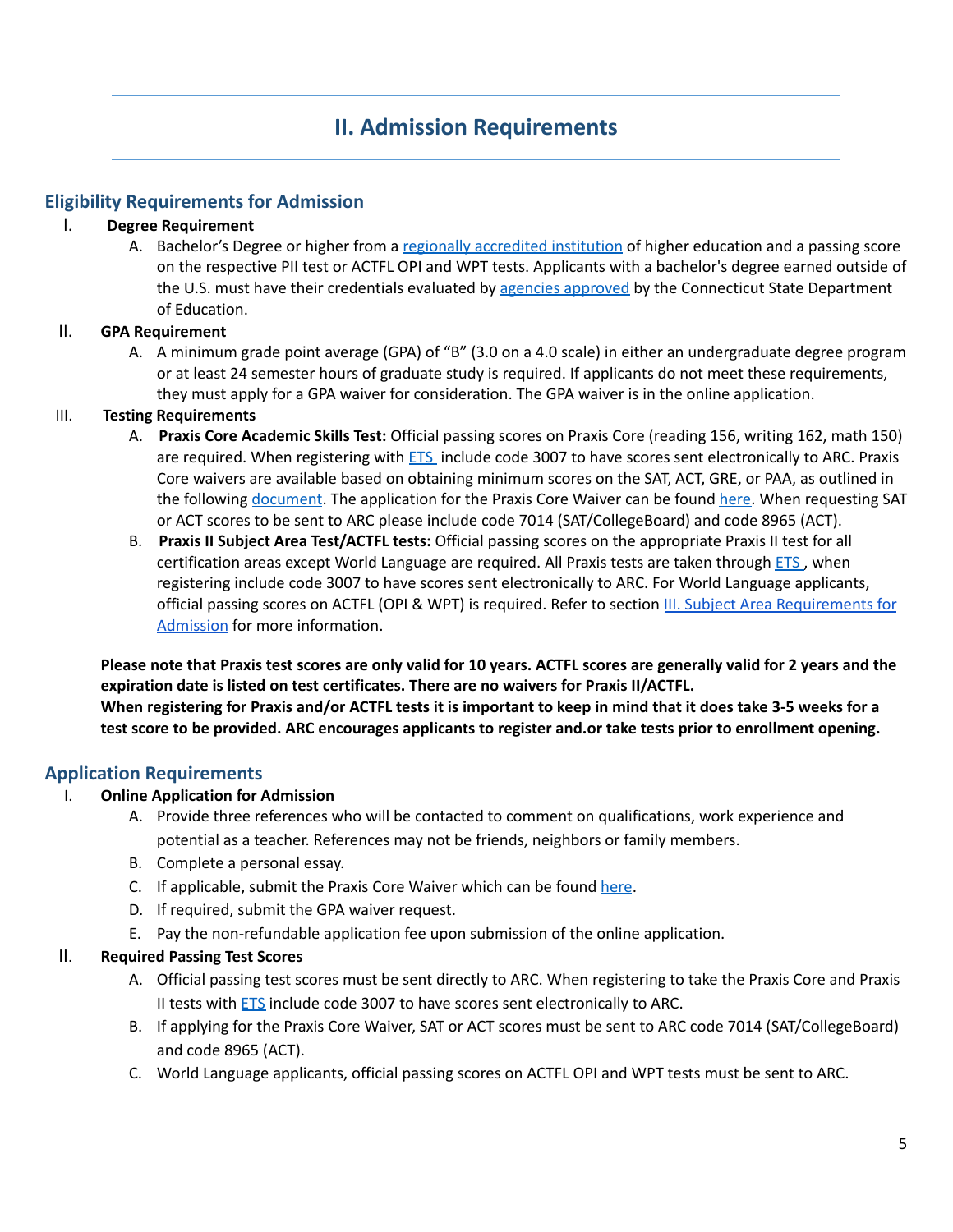Refer to section III. Subject Area [Requirements](#page-7-1) for Admission for more information.

### III. **Official College Transcripts**

- A. Official transcripts for undergraduate and graduate degrees must be sent directly to ARC by all institutions electronically to or mailed in sealed envelopes. Official transcripts can be mailed to ARC by the applicant as long as they are in the original sealed envelopes.
- B. Applicants with a bachelor's degree earned outside of the U.S. must have their credentials evaluated b[y](https://portal.ct.gov/SDE/Certification/Foreign-Credentials) agencies [approved](https://portal.ct.gov/SDE/Certification/Foreign-Credentials) by the Connecticut State Department of Education and mailed directly to ARC in a sealed envelope.

#### IV. **Completeness of the ARC application requirements**

A. Applicants are responsible for monitoring the receipt of application documents and passing test scores.

# <span id="page-7-0"></span>**Admissions Process**

### I. **Eligibility Review**

All required application documents and passing test scores must be received for a candidate's application to be considered complete. Only complete applications will be reviewed to determine if the candidate meets ARC's eligibility requirements. Applicants are responsible for monitoring the status of their application and the receipt of application documents through their online account. Applicants are able to view the status of their application once they have submitted their application and ARC is in receipt of the required application fee. **All application required documents including passing test scores need to be received by the application deadline for consideration. Incomplete applications are not reviewed.**

#### **An Admissions Committee reviews all applications based on:**

- Academic Strength/Content Knowledge Transcript Analysis:
- Work Experience
- Teaching and Other Experiences Involving Youth
- Communication
- Personal References
- Required Testing

#### II. **Interview**

ARC conducts virtual interviews for all qualified candidates prior to an admission decision and may also request additional evidence of English language proficiency. If you are not a native speaker of English, you may be required to submit evidence of your proficiency in the English language. See [here](http://www.ctohe.org/ARC/pdfs/ARCCatalog/2017ARC/EnglishProficiencyTestScores.pdf) for requirements. Failure to respond to a request for an interview or failure to attend a scheduled interview could impact admission decisions.

# III. **Offer of Admission**

ARC mails formal offers of acceptance with a response due date. In some cases, ARC may place applicants on a waiting list because of limited placements in a specific subject area program. Failure to respond to the letter of acceptance or to submit the initial deposit by the published due dates will result in the forfeiture of the applicant's admission to the program.

# **III. Subject Area Requirements for Admission**

<span id="page-7-1"></span>All ARC applicants must meet all admission criteria to be eligible for acceptance. Applicants must have successfully completed an undergraduate degree at a regionally accredited institution of higher education and have achieved a passing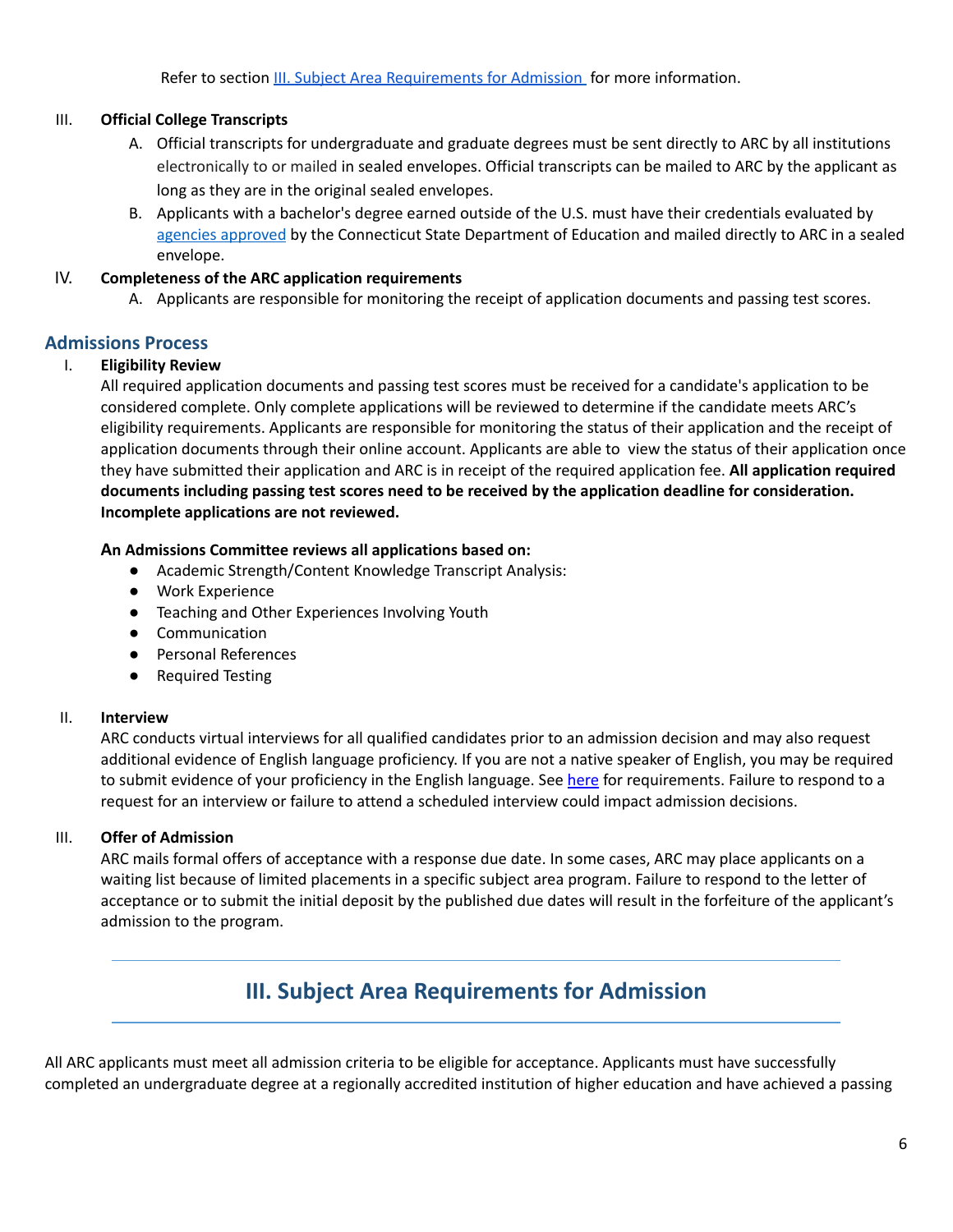score on the respective PII content assessment test or the required scores on the ACTFL OPI and WPT by the application deadline.

# <span id="page-8-0"></span>**Praxis II Subject Area Tests**

Current required test score information can be found below.

| Test Name                                   | Test # | <b>Passing Score</b> |
|---------------------------------------------|--------|----------------------|
| <b>PRAXIS Core - Reading, Writing, Math</b> | 5752   | see below            |
| <b>PRAXIS Core - Reading</b>                | 5713   | 156                  |
| <b>PRAXIS Core - Writing</b>                | 5723   | 162                  |
| <b>PRAXIS Core - Math</b>                   | 5733   | 150                  |
| Biology (030)                               | 5235   | 152                  |
| Business Education (010)                    | 5101   | 154                  |
| Chemistry (031)                             | 5245   | 151                  |
| Earth Science (033)                         | 5571   | 157                  |
| English (015)                               | 5039   | 168                  |
| General Science (034)                       | 5435   | 157                  |
| Family Consumer Science (045)               | 5122   | 153                  |
| Math (029)                                  | 5161   | 160                  |
| Music (049)                                 | 5114   | 162                  |
| Physics (032)                               | 5265   | 141                  |
| Technology Education (047)                  | 5051   | 159                  |

[Testing](https://www.ets.org/praxis/ct/requirements/) information is not determined by ARC and is subject to change. Candidates should always refer to **ETS Testing** [Requirements](https://www.ets.org/praxis/ct/requirements/) for all Praxis information or the Guide for Educator [Assessments](https://portal.ct.gov/-/media/SDE/Certification/assess_for_cert.pdf) in CT for CT testing requirements.

# <span id="page-8-1"></span>**ACTFL (World Language) Tests**

Current required score information can be found below.

| <b>World Languages</b>                         | <b>OPI or OPIC</b> | <b>WPT or iWPT</b> |
|------------------------------------------------|--------------------|--------------------|
| French, German, Italian, Spanish or Portuguese | Advanced Low       | Advanced Low       |
| Russian, Mandarin Chinese and other world      |                    |                    |
| languages                                      | Intermediate High  | Intermediate High  |

Passing scores are determined by the CT State Department of Education and are subject to change. Applicants should refer to the Guide for Educator [Assessments](https://portal.ct.gov/-/media/SDE/Certification/assess_for_cert.pdf) in CT for CT testing requirements.

Registration for the ACTFL exams is done through [Language](https://www.languagetesting.com/) Testing. ARC applicants in World Languages must submit a copy of their OPI and WPT test results directly to ARC by the application deadline. There are no examinations required for Latin.

The OPI and WPT exams require a proctor. Candidates who are teaching may request proctoring services from a school district building administrator or supervisor. Sylvan Learning Centers also provide proctoring services. More information can be found [here.](http://www.sylvanlearning.com/locations/centers-by-state?state=Connecticut&stateabbr=CT)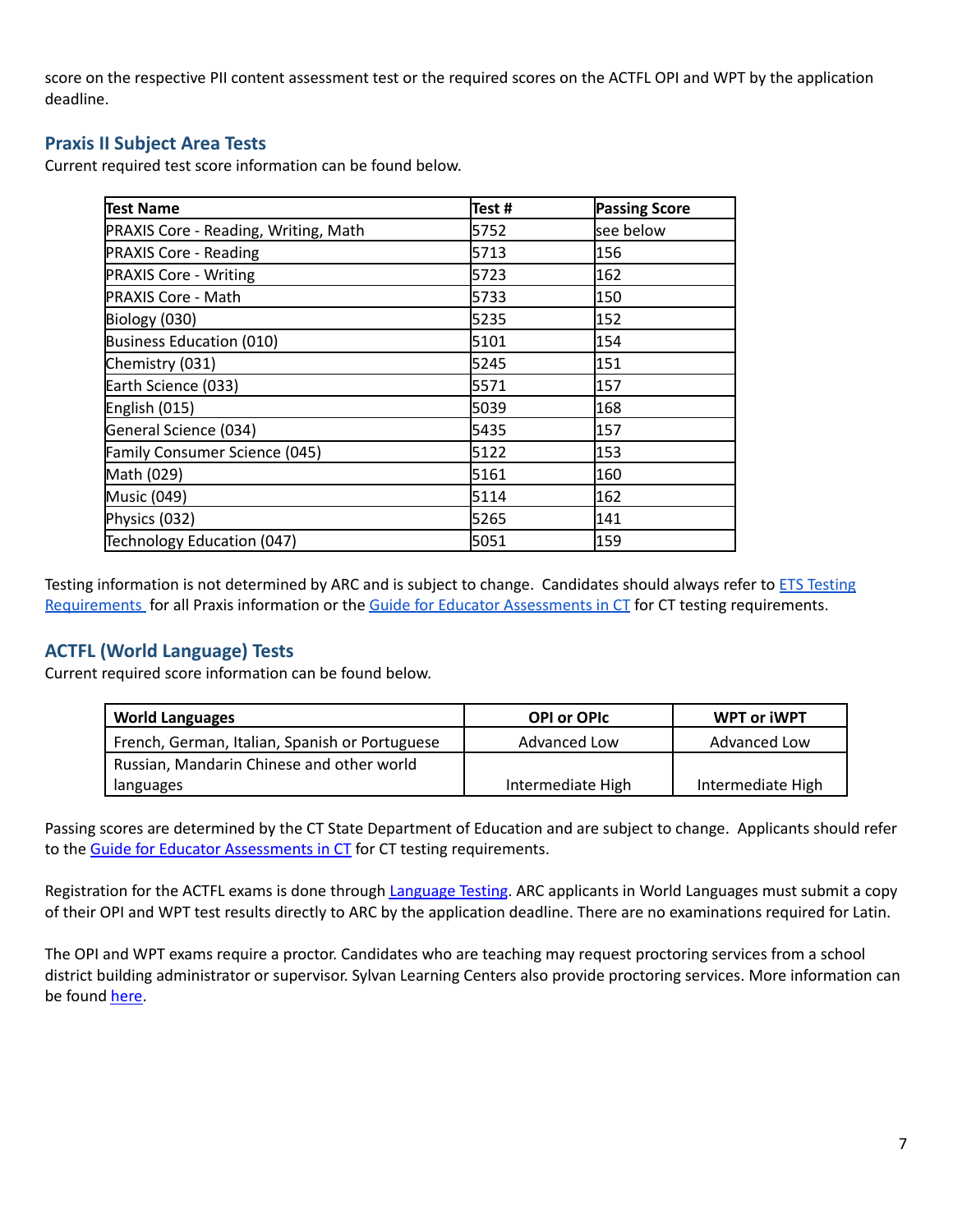# **IV. Foreign Credential Review**

<span id="page-9-0"></span>Applicants who have completed a bachelor's degree outside of the United States must have their credentials evaluated by one of the agencies approved by the CSDE listed [here](https://portal.ct.gov/SDE/Certification/Foreign-Credentials).

When completing the application for a transcript evaluation, request a course-by-course evaluation and the calculation of your undergraduate GPA. If other coursework was completed and can be applied towards the ARC application requirements, including the GPA waiver, a similar analysis must be done. The transcript evaluation must state that all degrees and coursework were completed with an institution of higher education that has comparable regional accreditation.

Request that one copy of your transcript evaluation be mailed directly to the ARC program on the application form. ARC must receive an official copy directly from the agency. If transcripts are sent to you and are in sealed envelopes, you may submit the sealed envelopes to ARC. Transcript evaluation requests may take four to 12 weeks to process and require an official transcript from your undergraduate college or university. Be sure to plan ahead to ensure you meet the application deadline.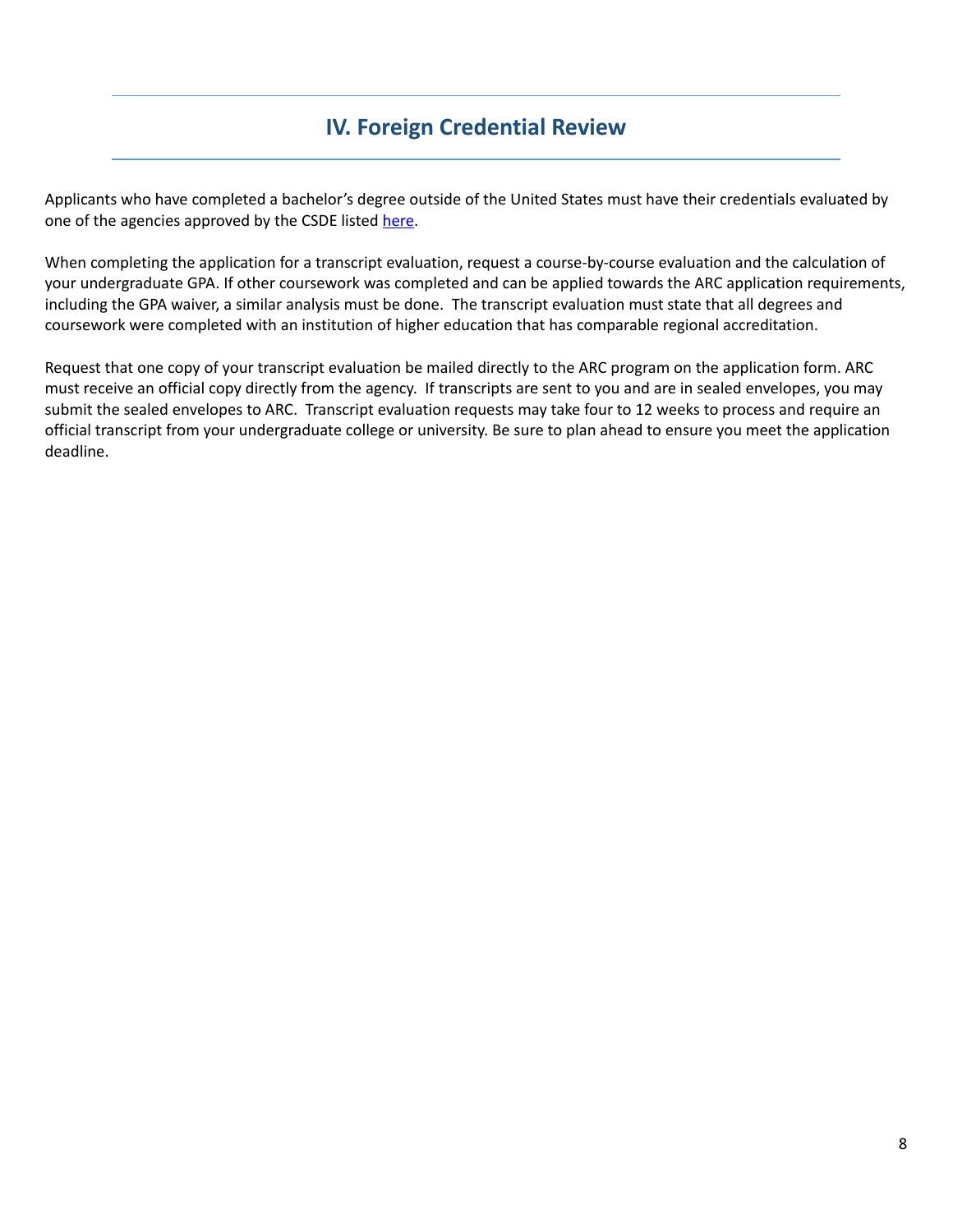# **V. Program Costs, Refunds & Financial Assistance**

### <span id="page-10-0"></span>**Program Costs**

All program costs including application fee, tuition, edTPA and textbooks are outlined in section [X. ADDENDUM](#page-13-0).

When an applicant is admitted, a non refundable deposit and letter of intent to enroll is due. The balance of the tuition must be paid by the defined due date as outlined in Section X. Payments must be submitted in the form of a check or money order. ARC candidates are not eligible for Free Application for Federal candidate Aid (FAFSA) related financial assistance or federal Stafford Loans.

# **Withdrawal and Tuition Refund Policy**

**Non-refundable Application Fee:** \$125.00

**Non-refundable Deposit:** \$2,000.00 (applied to total tuition balance)

Requests for withdrawal and/or a tuition refund must be submitted in writing to the ARC Office. The tuition refund amount will be based on the tuition balance paid (after the \$2,000.00 non refundable deposit) and will adhere to the **following program timelines:**

| Date of refund request                                           | <b>Refund Amount</b>    |
|------------------------------------------------------------------|-------------------------|
| Prior to but not including the first day of Program/Orientation  | 100% of tuition balance |
| Within the first calendar week of class                          | 60% of tuition balance  |
| Within the second and third week of class                        | 40% of tuition balance  |
| No refund will be issued once the fourth week of class has begun |                         |

Calendar weeks run Sunday through Saturday

#### **Deferrals**

The ARC Program does not have an option to defer admission to a future program year as program requirements, tuition, certification offerings, etc. are subject to change for future programs. We encourage applicants who are unable to accept admission to re-apply for a future program.

# **Veteran Benefits**

Connecticut tuition waivers for veterans may not be used to cover the costs of the ARC program. However, applicants who are eligible for Veterans Administration (VA) [education](http://www.benefits.va.gov/gibill/) benefits should contact ARC immediately after admission to certify their enrollment with the VA. **Military Connected candidates (active duty, veterans or a spouse or direct dependent of an active duty or veteran) accepted into the ARC program will receive 50% off tuition.**

The ARC program will not charge VA candidates a late fee while awaiting tuition and fee funds from the VA. The ARC program may apply fees to VA candidates with eligibility of less than 100%, prorated to the percentage of charges not covered by VA benefits.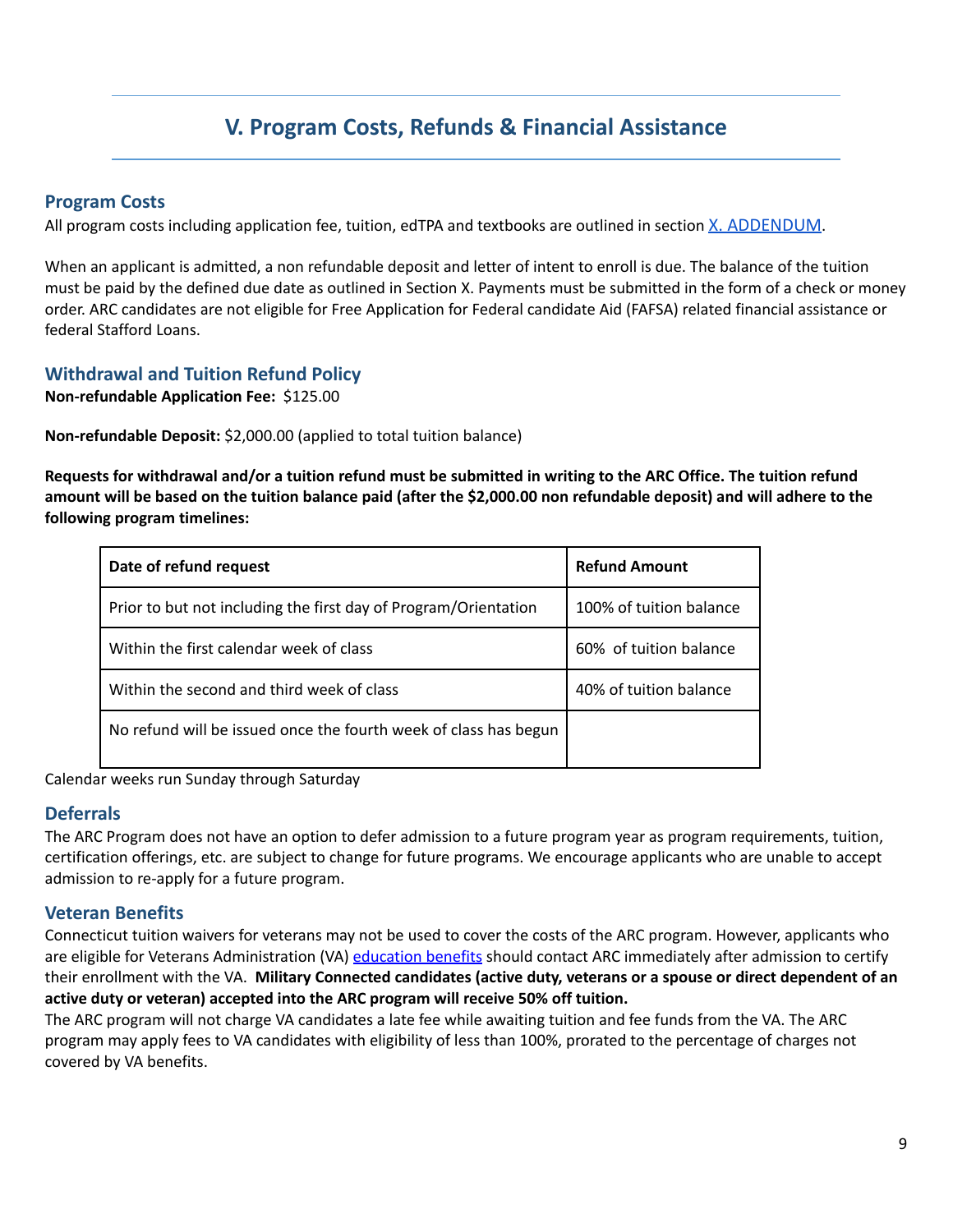# **Active Duty and Retired Military – TROOPS TO TEACHERS**

Troops to Teachers is a federal program that helps eligible military personnel begin new careers as public school teachers. The program provides eligible participants with financial assistance up to \$5,000 to reimburse the costs associated with becoming a certified teacher if the participants agree to teach for three years in a school located in a "high-need" district. An additional bonus is available to those who agree to teach for three years in a school that serves a high percentage of candidates from low-income families.

The federal designation of low-income schools approved for Troops to Teachers funding and support includes schools where at least 40% of the children in the school attendance area are from low-income families or at least 40% of enrolled candidates are from low-income families eligible to receive federal Title I funds. The proportion of low-income families is most frequently measured by the percent of candidates receiving free and reduced-price lunch. The program also offers job referral and placement assistance. Visit their [website](http://www.proudtoserveagain.com) to access state assistance offices and find contact information for advisement.

### **RESC MTR Minority Teacher Recruitment**

The Regional Education Service Center Minority Teacher Recruiting (RESC MTR) Alliance was established by the Connecticut General Assembly and is a collaborative of the six Connecticut Regional Education Service Centers and the public districts they serve. With funding from the General Assembly, the RESC MTR Alliance receives allocations as directed from the Connecticut State Department of Education (CSDE). If money is made available, an application will be provided to those accepted into the ARC program.

### **CHESLA Loans**

Loans provided by the Connecticut Higher Education Supplemental Loan Authority (CHESLA) are available for admitted ARC candidates. Complete information is available [here.](http://www.chesla.org/) **ARC applicants seeking CHESLA loans should apply to CHESLA at the same time they apply to ARC.** This will ensure that tuition eligibility is known at the time of acceptance into the ARC program.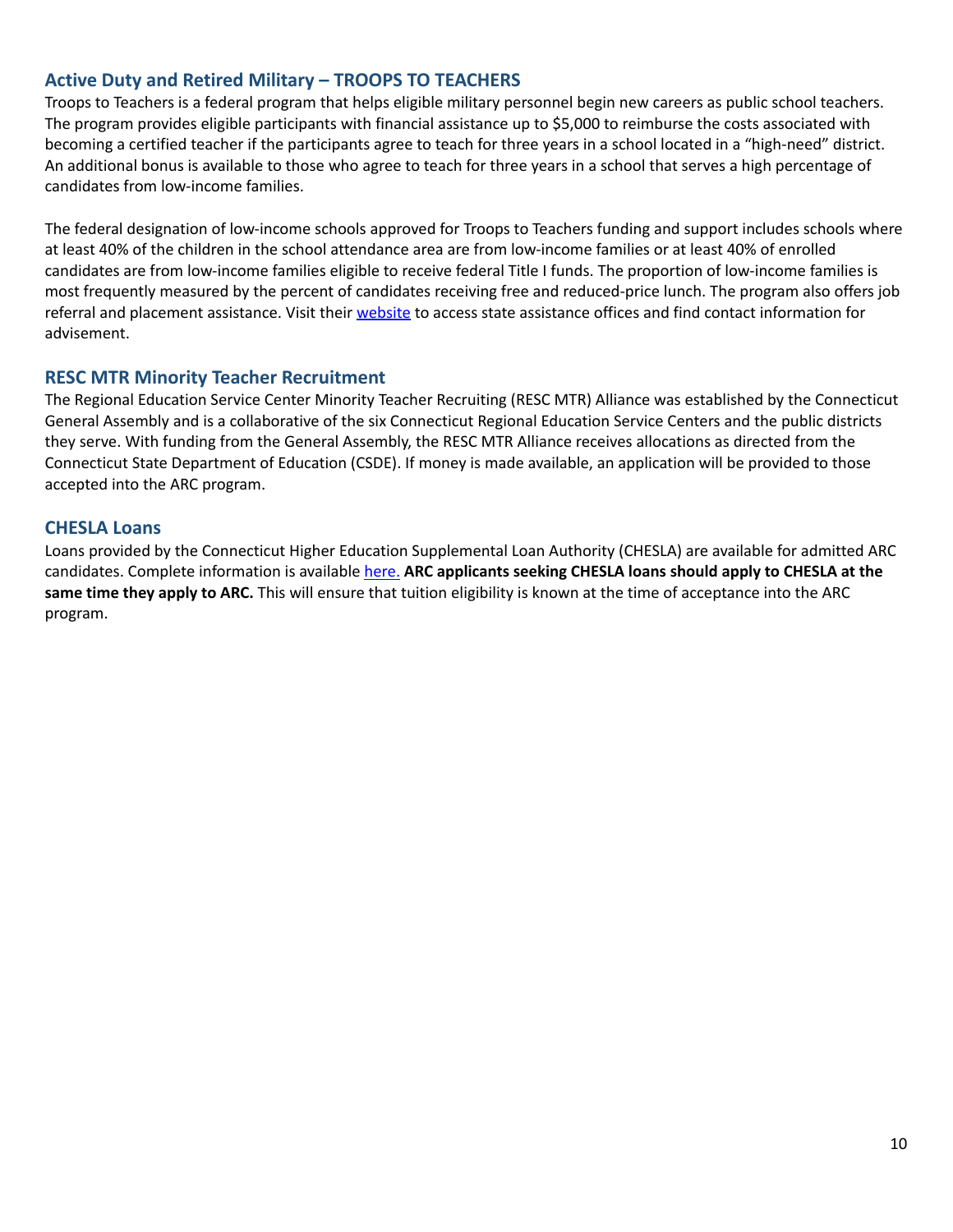# **VI. How to Apply**

<span id="page-12-0"></span>Enrollment for the 2022-2023 Program will open on April 11, 2022. Once enrollment is open the ARC Application for Admission and application instructions will be available on the **ARC Website**.

**All required application documents including passing test scores as outlined in section** II. Admission [Requirements](#page-6-0) **must be received by the application deadline for consideration to the 2022-2023 ARC Program. The program application deadline and notification of admission are outlined in section** VIII. [Addendum](#page-13-0)**.**

An application will not be reviewed unless it is fully completed and all required documents including passing test scores have been received by the ARC Office. Applicants are responsible for monitoring the status of their applications in the **online application system.** All required application documents and passing test scores must be received for an applicant's application to be considered complete. Only complete applications will be reviewed to determine if the applicant meets ARC's eligibility requirements. Applicants are responsible for monitoring the status of their application through their online account. Applicants may view the status of their application online once they have submitted their application and ARC is in receipt of the required application fee. All application materials including test scores need to be received by the established deadline for consideration.

Application documents will not be returned to applicants who are not offered admissions. ARC maintains submitted test scores and official transcripts for two years for applicants who are not offered admission. Previous applicants are required to re-apply to future programs to ensure that ARC has an updated application, resume, current references and additional recent required application documents.

#### **ARC Email Address:** [ohe.arc@ct.gov](mailto:ohe.arc@ct.gov) **ARC Office Mailing Address:**

<span id="page-12-1"></span>Office of Higher Education Attn: Alternate Route to Certification 450 Columbus Blvd., Suite 707 Hartford, CT 06103

# **VII. More Information**

# **Alternate Route to Certification** [Office of Higher Education](https://ohe.ct.gov/)

# **TEACH Connecticut**

[www.teachconnecticut.org](http://www.teachconnecticut.org)

# **Connecticut Teacher Certification**

[CSDE, CT State Department of Education - Bureau of Educator Standards and Certification](http://www.ct.gov/sde/cert) (860) 713-6969 or [teacher.cert@ct.gov](mailto:teacher.cert@ct.gov) (Responses to emails may take up to two weeks.)